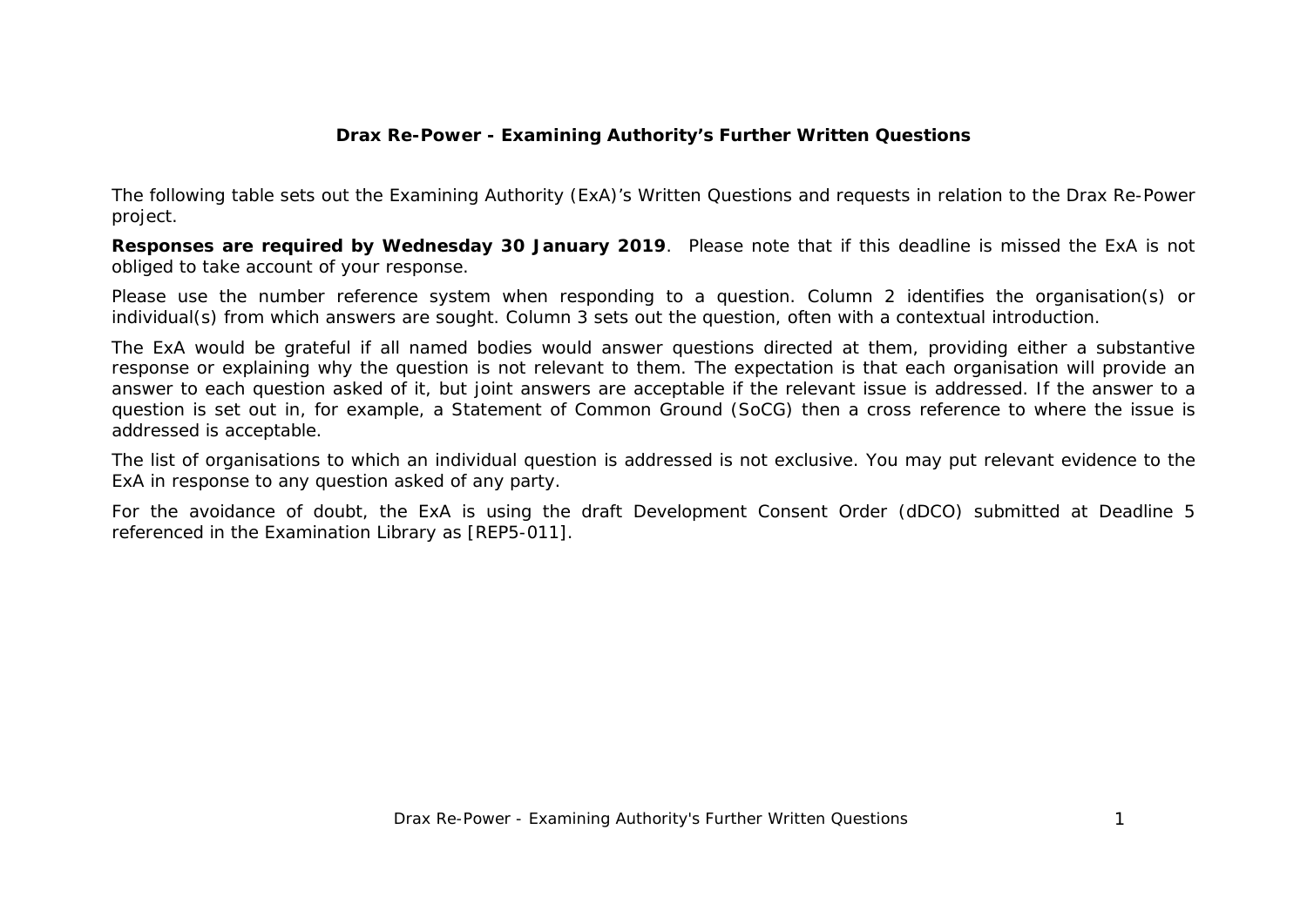## **Contents**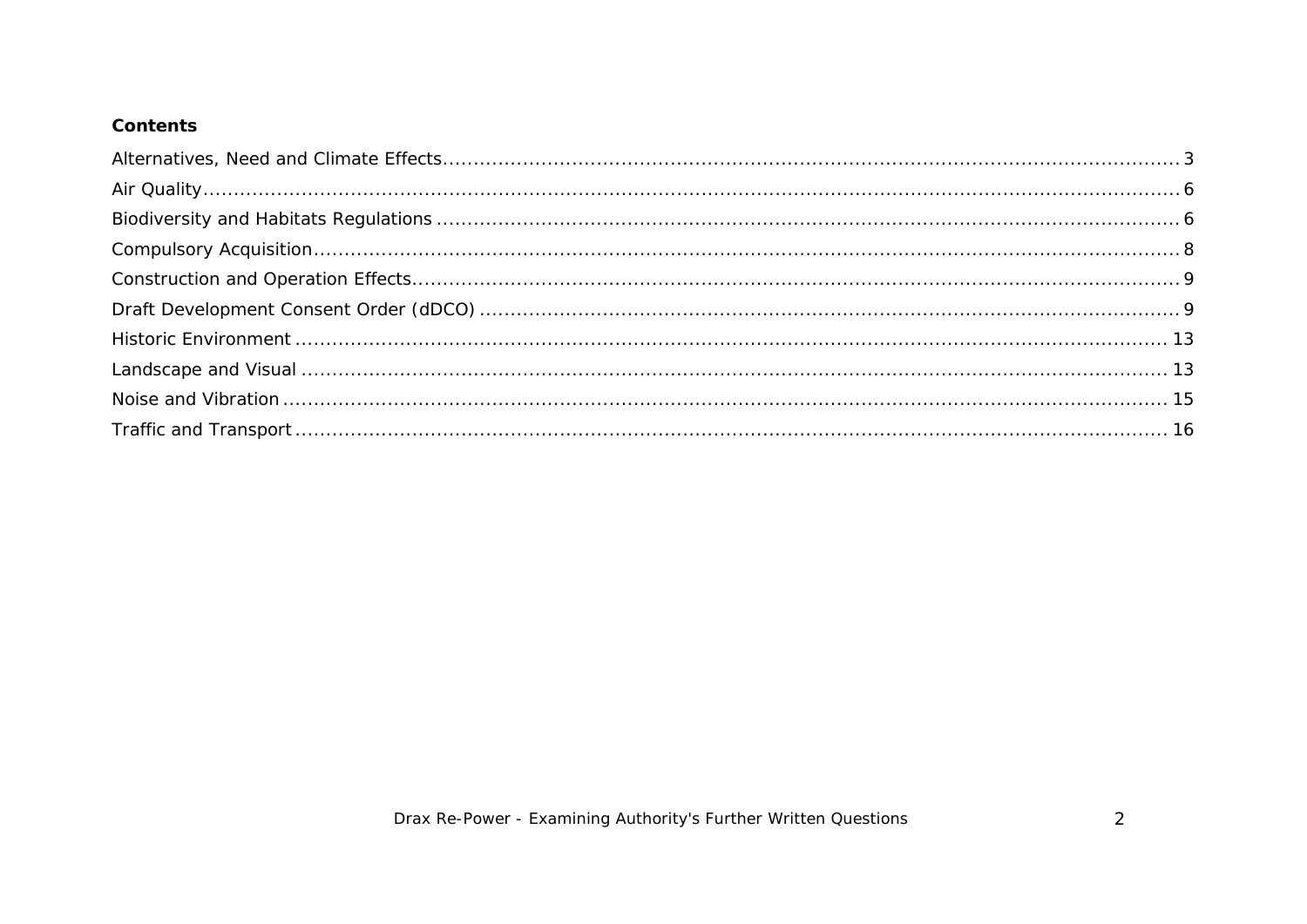<span id="page-2-0"></span>

| <b>ANC</b>     | <b>Alternatives, Need</b><br>and Climate Effects           |                                                                                                                                                                                                                                                                                                                                                                                                                                                                                                                                                                                                                                                         |
|----------------|------------------------------------------------------------|---------------------------------------------------------------------------------------------------------------------------------------------------------------------------------------------------------------------------------------------------------------------------------------------------------------------------------------------------------------------------------------------------------------------------------------------------------------------------------------------------------------------------------------------------------------------------------------------------------------------------------------------------------|
| <b>ANC 2.1</b> | <b>NPS EN-1</b><br>Paragraph 3.2.3<br><b>The Applicant</b> | At the Issue Specific Hearing (ISH) on Environmental Matters held on Wednesday 5<br>December 2018 [EV-010 - EV-013] and in its response at D4 [REP4-012], the Applicant<br>stated that the starting point for assessing the individual contribution a project makes to<br>meeting need is the overall policy towards need, which should be afforded significant<br>weight. The Applicant then stated that the contribution towards the three pillars then<br>needs to be added to that weight when assessing a scheme's individual contribution to<br>meeting general need, as advocated by Paragraph 3.2.3 of National Policy Statement<br>(NPS) EN-1. |
|                |                                                            | The ExA suggests that Paragraph 3.1.3 will already have considered the contribution<br>new power projects would have to meeting the three pillars, and to do so again to<br>assess individual contributions as advocated by Paragraph 3.2.3 of NPS EN-1 would in<br>essence amount to double counting. Provide a response.                                                                                                                                                                                                                                                                                                                              |
| <b>ANC 2.2</b> | <b>Baseline Scenario</b><br><b>The Applicant</b>           | Table 15-15 (amongst others) within Chapter 15 of the Environmental Statement (ES)<br>[APP-083] sets out the baseline scenario of the existing coal-fired units operating at<br>current and then reduced emissions intensity. This figure is $188,323,000$ tCO <sub>2</sub> e from<br>2020 - 2050. Paragraph 15.4.2 of the ES provides for two future scenarios for the<br>existing coal-fired capacity. Either:                                                                                                                                                                                                                                        |
|                |                                                            | a) Existing coal-fired units 5 and 6 would be converted/adapted to continue energy<br>production to 2050; or                                                                                                                                                                                                                                                                                                                                                                                                                                                                                                                                            |
|                |                                                            | b) Existing coal-fired units 5 and 6 would close/cease operating, with replacement<br>generation capacity of a similar scale and nature being sourced elsewhere from<br>another thermal power station.                                                                                                                                                                                                                                                                                                                                                                                                                                                  |
|                |                                                            | Paragraph 15.4.2 of the ES is clear that both are only assumptions. In the latter case,<br>the ES acknowledges that it has "not been considered in detail".                                                                                                                                                                                                                                                                                                                                                                                                                                                                                             |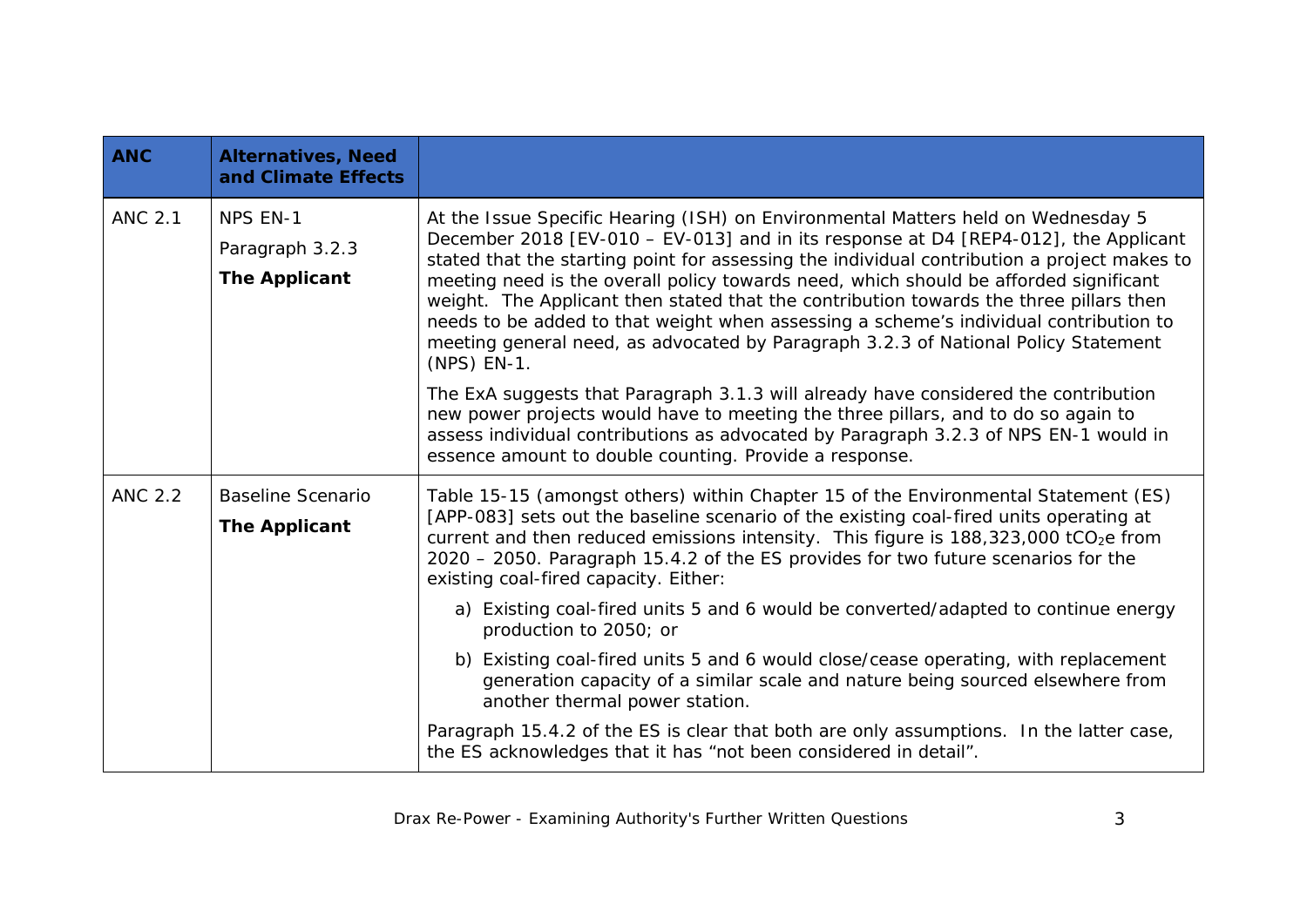|                |                                                  | ClientEarth (CE) in its Written Representation (WR) [REP2-002] and its D4 [REP4-017],<br>and Yorkshire Wildlife Trust (YWT) in its WR [REP2-046] and within the draft Statement<br>of Common Ground (SoCG) [REP4-009] challenge if either scenario would occur, owing<br>to the absence of funding for the former and the unproven and un-evidenced nature of<br>the latter. The Applicant's response at D4 [REP4-012] deals principally with the latter<br>point in respect to the National Grid stack arrangement.<br>Having regard to the assumptions made in establishing the baseline position, and taking<br>into account points being advanced by both CE and YWT, explain why the future baseline<br>scenarios used to inform the assessment in the ES [APP-083] are appropriate. |
|----------------|--------------------------------------------------|-------------------------------------------------------------------------------------------------------------------------------------------------------------------------------------------------------------------------------------------------------------------------------------------------------------------------------------------------------------------------------------------------------------------------------------------------------------------------------------------------------------------------------------------------------------------------------------------------------------------------------------------------------------------------------------------------------------------------------------------------------------------------------------------|
| <b>ANC 2.3</b> | <b>Baseline Scenario</b><br><b>National Grid</b> | Paragraph 15.4.2 of the ES [APP-083] states that if the existing coal-fired units 5 and 6<br>were to close, the lost energy would be replaced elsewhere on the National Grid, and<br>that this would be sourced from thermal power sources with similar scale and nature,<br>and similar emission intensity as the existing coal-fired units 5 and 6. The ES<br>acknowledges that this is an assumption and has not been considered in detail.                                                                                                                                                                                                                                                                                                                                            |
|                |                                                  | The Applicant provided some further explanation of this at the ISH on Environmental<br>Matters held on Wednesday 5 December 2018 [EV-010 - EV-013], and confirmed in<br>writing in Paragraph 3.63 of its D4 response [REP4-012]. This states that National Grid<br>would replace lost capacity by dispatching power plant capacity based on a stack list,<br>with the more efficient and thus cheaper energy producers being dispatched first. While<br>this might refer to renewable plants if there was an abundance of wind or sun, it is likely<br>to result in thermal plants being called on as they offer grid stability and transfer<br>requirements.                                                                                                                             |
|                |                                                  | i. Comment on the Applicant's assumptions.                                                                                                                                                                                                                                                                                                                                                                                                                                                                                                                                                                                                                                                                                                                                                |
|                |                                                  | ii. Explain why renewable resources would not more frequently fill the gap given the<br>quantum of renewable energy source generating stations within the vicinity of<br>Drax Power Station.                                                                                                                                                                                                                                                                                                                                                                                                                                                                                                                                                                                              |
| <b>ANC 2.4</b> | <b>Baseline Scenario</b>                         | CE has submitted at D5 [REP5-022] an alternative baseline scenario and quantitative<br>climate impact assessment in respect of Drax Re-power in response to a request made                                                                                                                                                                                                                                                                                                                                                                                                                                                                                                                                                                                                                |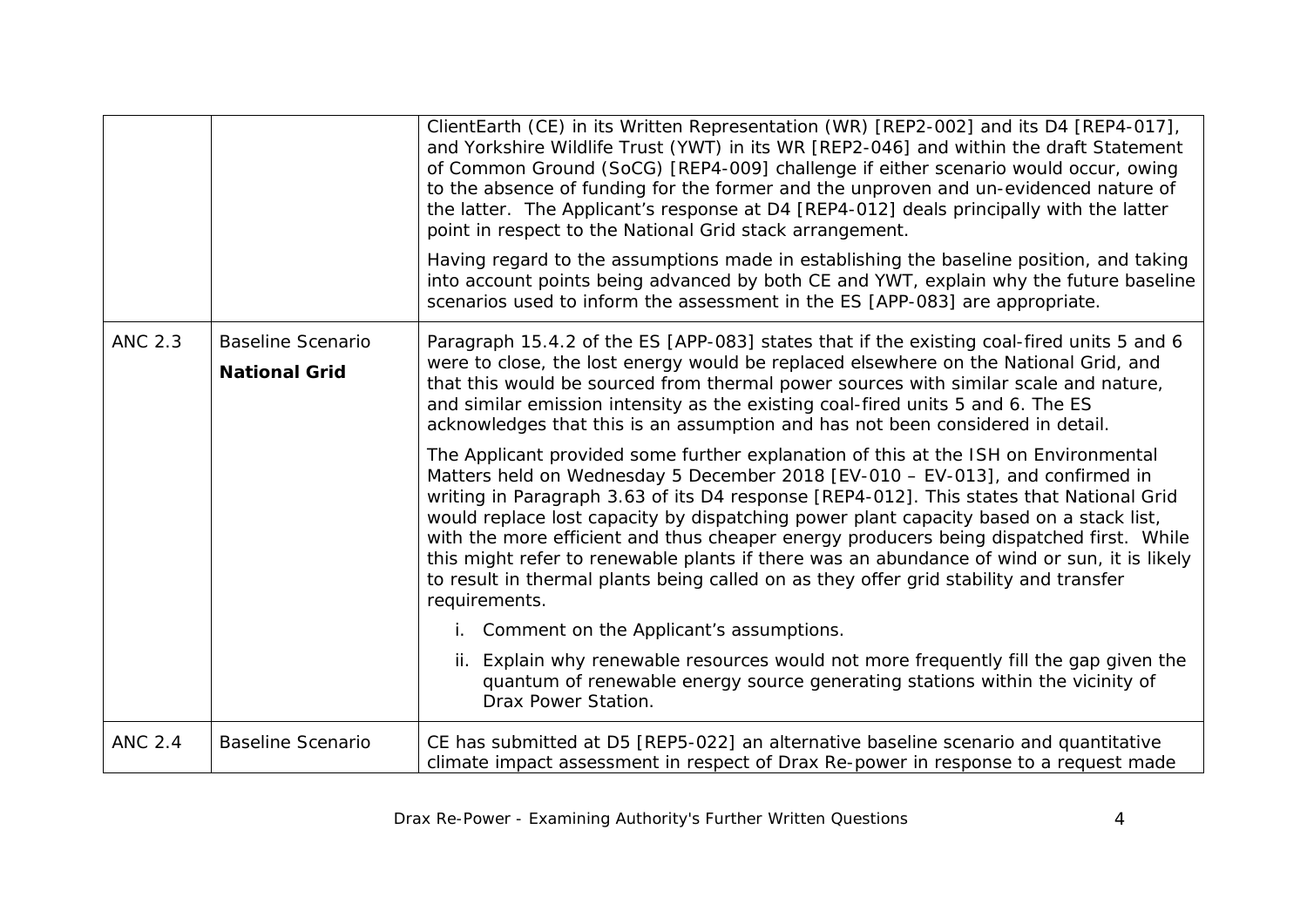|                | <b>The Applicant</b>                                                   | by the ExA at the ISH on Environmental Matters held on Wednesday 5 December 2018<br>$[EV-010 - EV-013]$ .                                                                                                                                                                                                                                     |
|----------------|------------------------------------------------------------------------|-----------------------------------------------------------------------------------------------------------------------------------------------------------------------------------------------------------------------------------------------------------------------------------------------------------------------------------------------|
|                |                                                                        | i. Comment on CE's summary of requirements relating to baseline scenarios in<br>Environmental Impact Assessments (EIA), and set out how the baseline scenario<br>in the ES meets the relevant requirements of the EIA Regulations.                                                                                                            |
|                |                                                                        | ii. Comment on the net greenhouse gas emissions in its version of Table 15-13<br>[REP5-023].                                                                                                                                                                                                                                                  |
|                |                                                                        | iii. Consider CE's alternative methodology used to provide a revised baseline<br>scenario, and explain if there is merit in considering a range (best case scenario<br>to worst case scenario) when setting out the impact of the development in terms<br>of net increase in greenhouse gas emissions.                                        |
| <b>ANC 2.5</b> | <b>Written Ministerial</b><br>Statement May 2018<br><b>ClientEarth</b> | Provide a response to the Written Ministerial Statement from the Secretary of State for<br>Business, Energy and Industrial Strategy dated 17 May 2018 in respect only to their<br>comments on the role of gas (and not the role of shale gas), which has been introduced<br>by the Applicant in Appendix 2 of its responses to D4 [REP4-012]. |
| <b>ANC 2.6</b> | Carbon Capture<br><b>Storage Readiness</b><br><b>The Applicant</b>     | At the ISH on Environmental Matters held on Wednesday 5 December 2018 [EV-010 -<br>EV-013], and confirmed in its written submissions for D4 [REP4-012], the Applicant<br>stated that it is not economically feasible to install carbon capture storage.                                                                                       |
|                |                                                                        | Justify this response.                                                                                                                                                                                                                                                                                                                        |
|                |                                                                        | ii. Given the increase in greenhouse gas emissions from the Proposed Development<br>as set out in Chapter 15 of the ES [APP-083], and the concerns raised above in<br>respect to baseline scenarios, explain whether a commitment to carbon capture<br>storage should be made to the relevant planning authority at a later stage.            |
|                |                                                                        | iii. If so, amend the dDCO [REP5-011] accordingly.                                                                                                                                                                                                                                                                                            |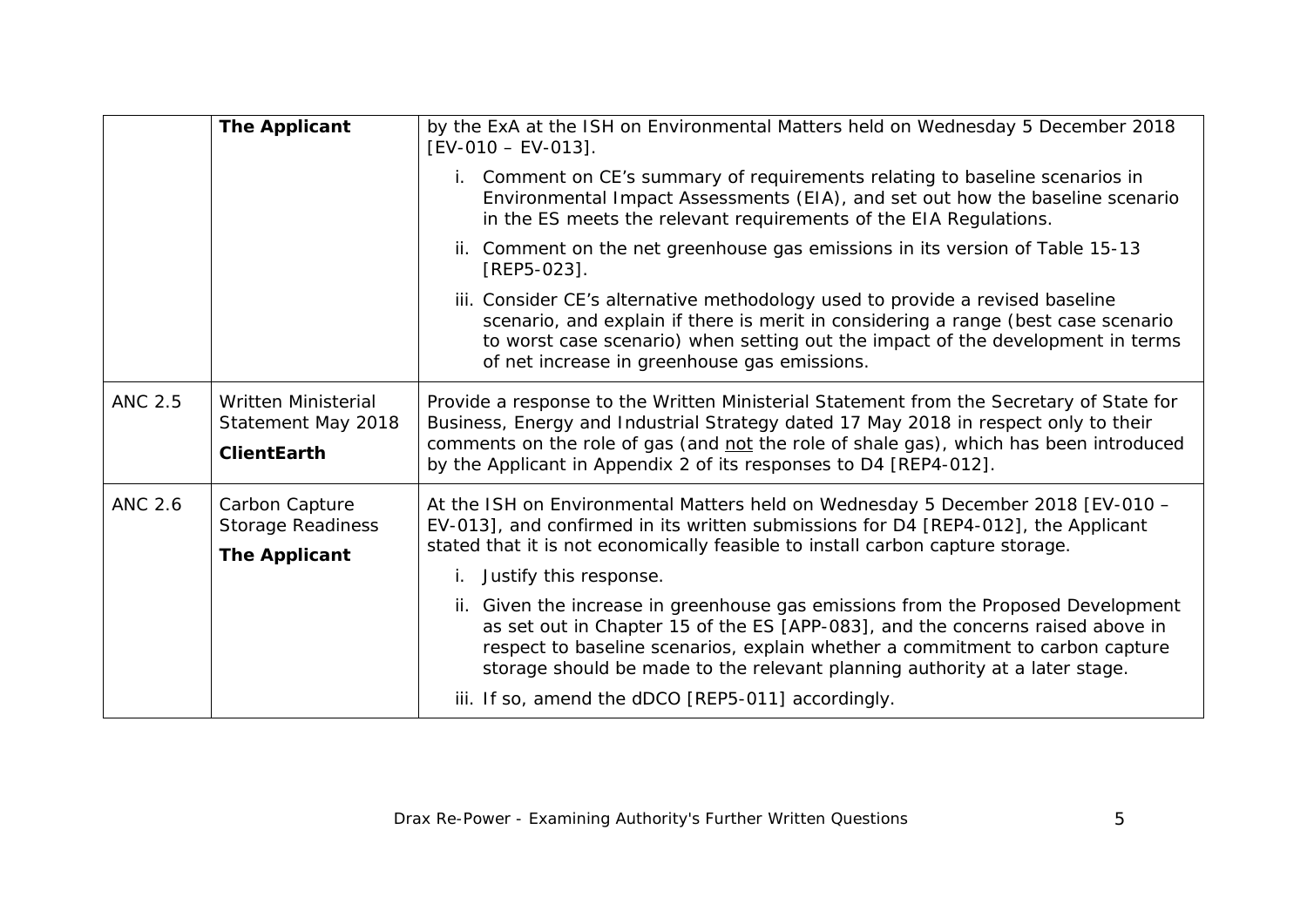<span id="page-5-0"></span>

| <b>AQ</b> | <b>Air Quality</b>                                                         |                                                                                                                                                                                                                                                                                                                                             |
|-----------|----------------------------------------------------------------------------|---------------------------------------------------------------------------------------------------------------------------------------------------------------------------------------------------------------------------------------------------------------------------------------------------------------------------------------------|
| AQ 2.1    | Selective Catalytic<br>Reduction (SCR) and<br>Ammonia Cap<br>The Applicant | In the draft SoCG with Environment Agency (EA) [REP4-007] in paragraph 3.2.1e, it is<br>stated that the use of secondary abatement technology, selective catalytic reduction<br>(SCR) may be required to achieve the reduction of oxides of nitrogen emissions by<br>injecting ammonia from the emissions stack, called the "ammonia slip". |
|           |                                                                            | Set out what, if any, further information does the Applicant need to determine<br>whether or not use of secondary abatement technology, SCR, will be required.<br>Explain whether it is likely to be determined before the close of the Examination.<br>Ιİ.                                                                                 |

<span id="page-5-1"></span>

| <b>BHR</b>     | <b>Biodiversity and</b><br><b>Habitats</b><br><b>Regulations</b> |                                                                                                                                                                                                                                                                                                                                                                                                                                                                                                                                                                                                                                                                                                                                                                                                                                                                                                        |
|----------------|------------------------------------------------------------------|--------------------------------------------------------------------------------------------------------------------------------------------------------------------------------------------------------------------------------------------------------------------------------------------------------------------------------------------------------------------------------------------------------------------------------------------------------------------------------------------------------------------------------------------------------------------------------------------------------------------------------------------------------------------------------------------------------------------------------------------------------------------------------------------------------------------------------------------------------------------------------------------------------|
| <b>BHR 2.1</b> | <b>Biodiversity Net Gain</b><br><b>The Applicant</b>             | At the ISH on Environmental Matters on Wednesday 5 December 2018 [EV-010 – EV-<br>013] it was stated by North Yorkshire County Council (NYCC) and Selby District Council<br>(SDC) that the biodiversity net gain secured of 5% and 6% was the minimum expected<br>and that a recent DEFRA consultation recommended 10%. This has also been set out as<br>one of the matters to resolve in Paragraphs 3.2.4-3.2.7 within the SoCG with YWT<br>[REP4-009].<br>Provide a further response or update to Paragraph 3.146 of the Applicant's written<br>j.<br>response to D4 [REP4-012] and whether opportunities exist to use existing owned<br>land to improve and enhance ecology.<br>If so, provide an updated Outline Landscape and Biodiversity Strategy (LBS) and<br>ii.<br><b>Biodiversity Net Gain Report.</b><br>Provide an update on outstanding matters in the SoCG with YWT [REP4-009].<br>iii. |
| <b>BHR 2.2</b> | Watercourse                                                      | At the ISH on Environmental Matters on Wednesday 5 December 2018 [EV-010 – EV-                                                                                                                                                                                                                                                                                                                                                                                                                                                                                                                                                                                                                                                                                                                                                                                                                         |

Drax Re-Power - Examining Authority's Further Written Questions 6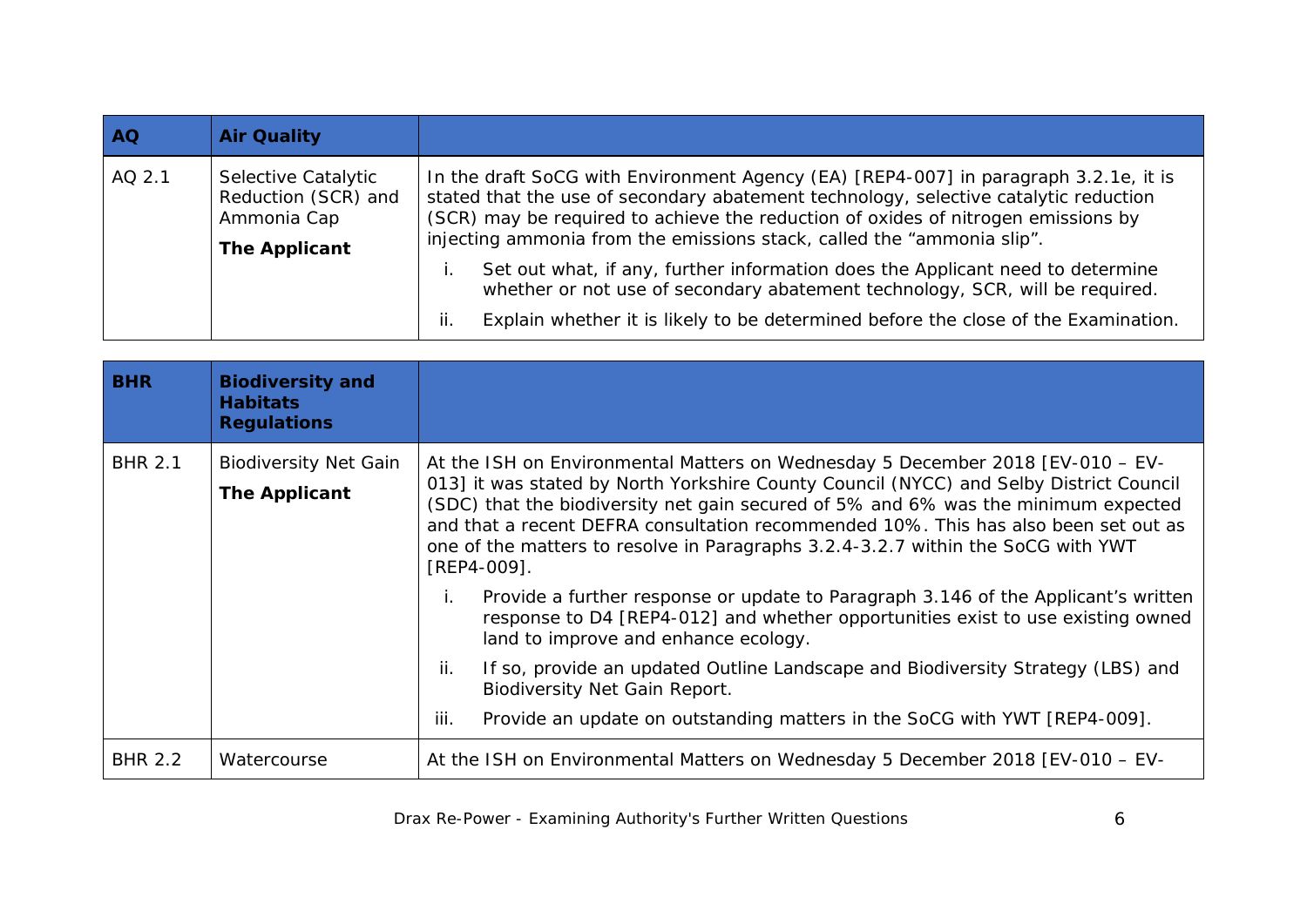|                | crossings and Outline<br>Construction<br>Environmental<br>Management Plan<br>(CEMP)<br><b>North Yorkshire</b><br><b>County Council</b><br><b>Selby District</b><br>Council | 013] the Applicant offered to strengthen the wording in the Outline Construction and<br>Environmental Management Plan (CEMP) [REP2-025] in respect of the watercourse<br>crossings and the selected construction technique. An updated Outline CEMP submitted<br>for D4 [REP4-005] amends Paragraph 1.3.11 to include the following statement: "The<br>confirmed construction technique at each crossing location and reasons for any deviation<br>from the approach shown in Table 1-2 will be shared with North Yorkshire County<br>Council and Selby District Council prior to the commencement of those works."<br>Confirm the adequacy of the Outline CEMP.                                                                              |
|----------------|----------------------------------------------------------------------------------------------------------------------------------------------------------------------------|-----------------------------------------------------------------------------------------------------------------------------------------------------------------------------------------------------------------------------------------------------------------------------------------------------------------------------------------------------------------------------------------------------------------------------------------------------------------------------------------------------------------------------------------------------------------------------------------------------------------------------------------------------------------------------------------------------------------------------------------------|
| <b>BHR 2.3</b> | <b>Habitats Regulations</b><br>Assessment (HRA)<br><b>The Applicant</b>                                                                                                    | The Applicant's updated HRA Report [REP3-017] includes in respect to the description of<br>the Proposed Development, confirming at paragraph 1.2.16 that "Each HRSG will have a<br>main stack, with a minimum height of 122.5m and a maximum height of 123m".<br>However, the air quality modelling data presented in Section 6 of the HRA Report, as<br>relied upon for the purposes of the assessment, continues to refer to the modelling data<br>presented in ES Chapter 6 Air Quality [APP-074] as submitted with the Application. The<br>Applicant's 'Assessment of non-material amendments to the proposed scheme' [RE3-<br>022] does not discuss how the proposed amendments to the scheme parameters has<br>affected the HRA Report. |
|                |                                                                                                                                                                            | Provide a revised HRA Report or provide an addendum to the HRA Report [REP3-<br>i.<br>017] based on the Proposed Development as proposed by the non-material<br>change request submitted at D3, to include the re-run air quality data and<br>modelling.<br>Provide Word versions of any updated HRA screening and integrity matrices.<br>ii.                                                                                                                                                                                                                                                                                                                                                                                                 |
| <b>BHR 2.4</b> | <b>Habitats Regulations</b><br>Assessment<br><b>The Applicant</b><br><b>Natural England</b>                                                                                | The ExA acknowledges the additions made to the Outline LBS [REP2-026] in respect of<br>otter and fish mitigation following the ExA's questioning (BHR 1.19 [PD-006]). However,<br>additions made to the updated Outline CEMP [REP4-005] in respect of otters and fish<br>species appear to be minimal and do not contain the same certainty as those included in<br>the HRA Report [REP3-017] and Outline LBS [REP2-026]. For example, paragraph 3.4.6                                                                                                                                                                                                                                                                                        |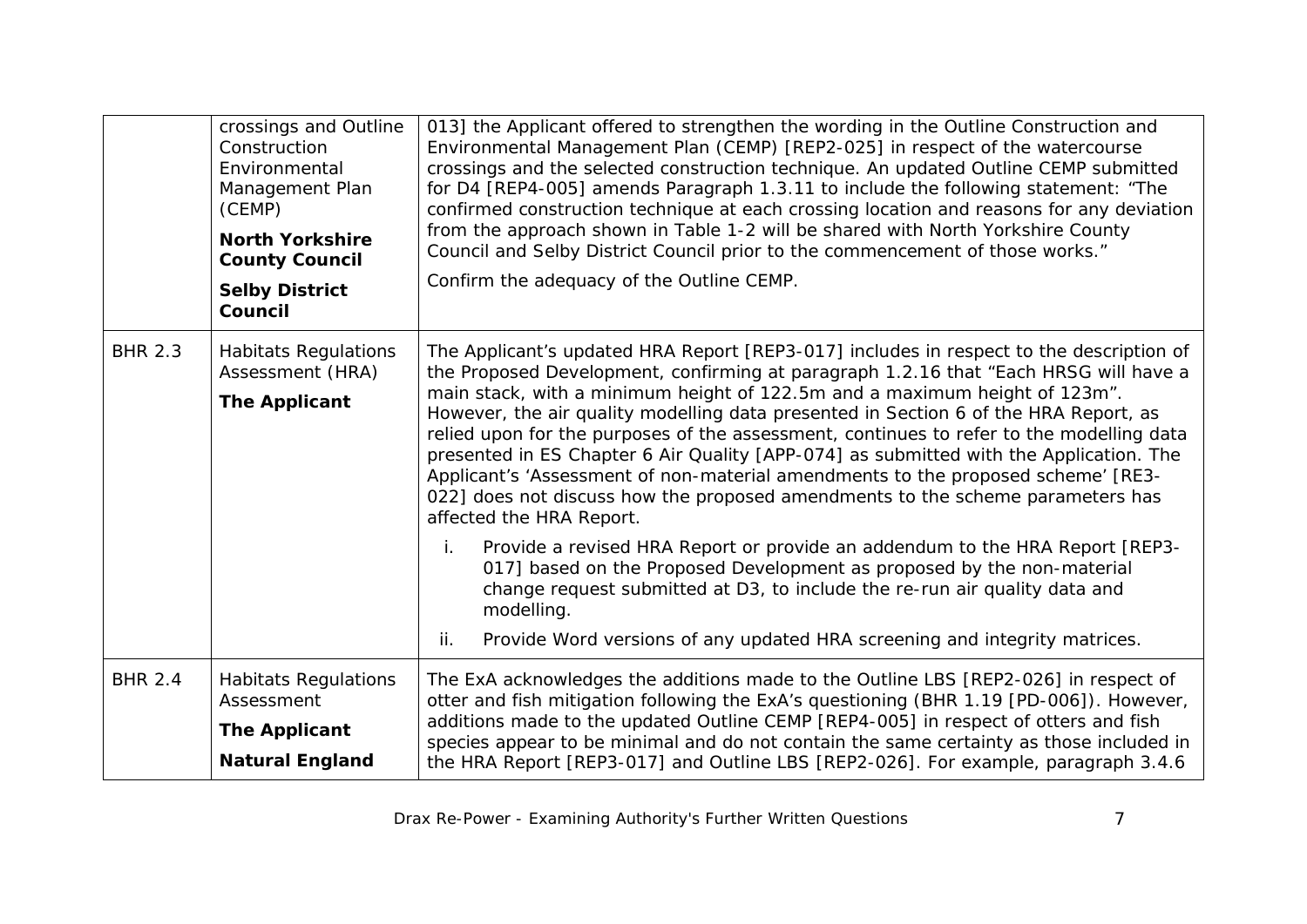|                |                                           | defers to the HRA Report and states that the measures "should be incorporated in the<br>final CEMP for submission" and that "Such measures include pre-construction surveys<br>ideally before site clearance is carried out, the avoidance of any obstructions to<br>established otter paths, minimising light spill and the use of exclusion zones if<br>necessary." [emphasis added]. |
|----------------|-------------------------------------------|-----------------------------------------------------------------------------------------------------------------------------------------------------------------------------------------------------------------------------------------------------------------------------------------------------------------------------------------------------------------------------------------|
|                |                                           | Check and correct differences between the Outline CEMP, the Outline LBS and the<br>$\mathbf{L}$<br>HRA in this matter.                                                                                                                                                                                                                                                                  |
|                |                                           | Comment on the revisions to the Outline CEMP and whether the revision will<br>ii.<br>support the statements made in the Applicant's HRA Report and Outline LBS.                                                                                                                                                                                                                         |
| <b>BHR 2.5</b> | <b>Habitats Regulations</b><br>Assessment | Paragraphs 5.3.21 and 5.3.22 of the HRA Report [REP3-017] states that there may be<br>some insignificant residual effects on the otter feature of the European sites.                                                                                                                                                                                                                   |
|                | The Applicant                             | Confirm how the Secretary of State could be confident that these effects would<br>not interact with the effects of other plans or projects to lead to significant in-<br>combination effects.                                                                                                                                                                                           |
|                |                                           | ii. Comment on whether any insignificant residual effects on the fish features are<br>anticipated and if so, confirm as per otters above how the Secretary of State<br>could be confident that any such effects would not interact with the effects of<br>other plans or projects to lead to significant in-combination effects.                                                        |

<span id="page-7-0"></span>

| CA     | <b>Compulsory</b><br><b>Acquisition</b>            |                                                                                                                                                                                                                                                                                                                                                                                                                                                                                                                                        |
|--------|----------------------------------------------------|----------------------------------------------------------------------------------------------------------------------------------------------------------------------------------------------------------------------------------------------------------------------------------------------------------------------------------------------------------------------------------------------------------------------------------------------------------------------------------------------------------------------------------------|
| CA 2.1 | $Plot\ 5$<br>The Applicant<br><b>National Grid</b> | At the Compulsory Acquisitions Hearing held on Thursday 6 December 2018 [EV-015],<br>the ExA raised the issue of concern expressed by National Grid in its WR [REP2-044] in<br>respect to the Plot 5 'limbs' in connections with Works Nos 8A and 8B, on which<br>compulsory acquisition of new rights are sought as shown on the Land Plan [REP2-006].<br>The Applicant responded, also confirmed in writing in its submissions at D4 [REP4-010]<br>that this point is wrapped up in discussions with National Grid on the protective |

Drax Re-Power - Examining Authority's Further Written Questions **8** 8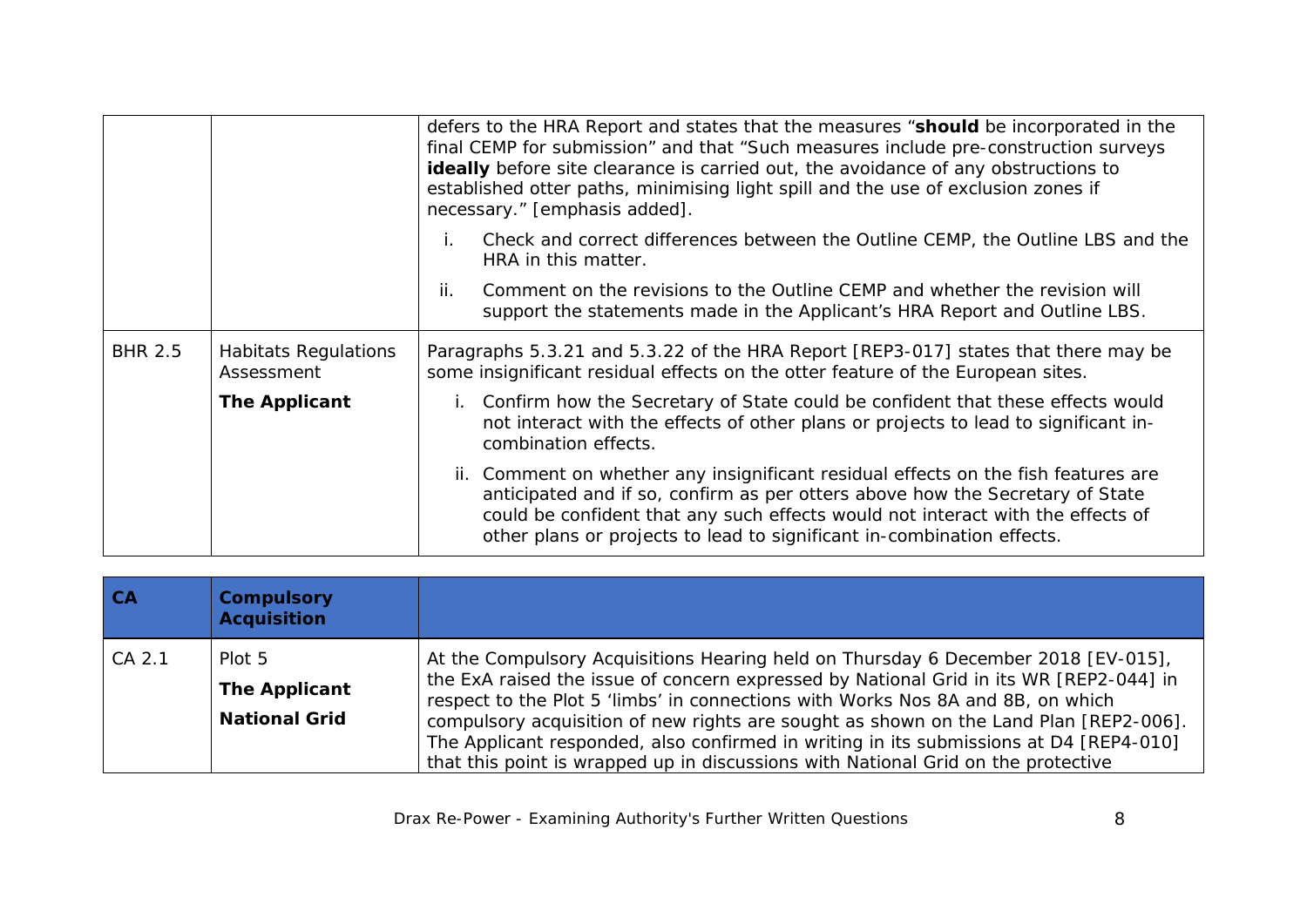|  | provisions, and that the issue was expected to be resolved by the end of the<br>Examination. The 'limbs' remain on the Land Plans submitted at D5 [REP5-004]. |
|--|---------------------------------------------------------------------------------------------------------------------------------------------------------------|
|  | Update this position and whether the objection is to be removed.                                                                                              |

<span id="page-8-0"></span>

| CO                | <b>Construction and</b><br><b>Operation Effects</b>                              |                                                                                                                                                                                                                                                                                                                                  |
|-------------------|----------------------------------------------------------------------------------|----------------------------------------------------------------------------------------------------------------------------------------------------------------------------------------------------------------------------------------------------------------------------------------------------------------------------------|
| CO 2.1            | Carbon Capture<br><b>Readiness Statement</b><br><b>The Environment</b><br>Agency | In its WR at D2 [REP2-041] the Environment Agency, stated that it was assessing the<br>additional information provided by the Applicant following its request for it in its RR [RR-<br>292] and again at WR stages. The Applicant tabled this into the Examination at D3<br>[REP3-015].<br>Provide an update on this assessment. |
| CO <sub>2.2</sub> | Combined Heat and<br><b>Power Statement</b><br><b>The Environment</b><br>Agency  | In its WR at D2 [REP2-041] the Environment Agency, stated that it was assessing the<br>additional information provided by the Applicant following its request for it in its RR [RR-<br>292] and again at WR stages. The Applicant tabled this into the Examination at D3<br>[REP3-014].<br>Provide an update on this assessment. |

<span id="page-8-1"></span>

| <b>DCO</b> | <b>Draft Development</b><br><b>Consent Order</b><br>(dDCO) |                                                                                                                                                                                                                                                                                                                                                |
|------------|------------------------------------------------------------|------------------------------------------------------------------------------------------------------------------------------------------------------------------------------------------------------------------------------------------------------------------------------------------------------------------------------------------------|
| DCO 2.1    | Definition of<br>Commence<br>Part 1 Article 2              | In Written Question DCO 1.1 [PD-006], the ExA explained that it was concerned the<br>commencement of proposed Unit Y was not controlled by the dDCO [AS-012].<br>Notwithstanding its written response at D2 [REP2-035], the Applicant stated at the Issue<br>Specific Hearing on the dDCO held on Thursday 6 December 2018 [EV-014], confirmed |
|            | <b>North Yorkshire</b>                                     | in its written response at D4 [REP4-011] that it would look to insert a new Requirement                                                                                                                                                                                                                                                        |

Drax Re-Power - Examining Authority's Further Written Questions **9**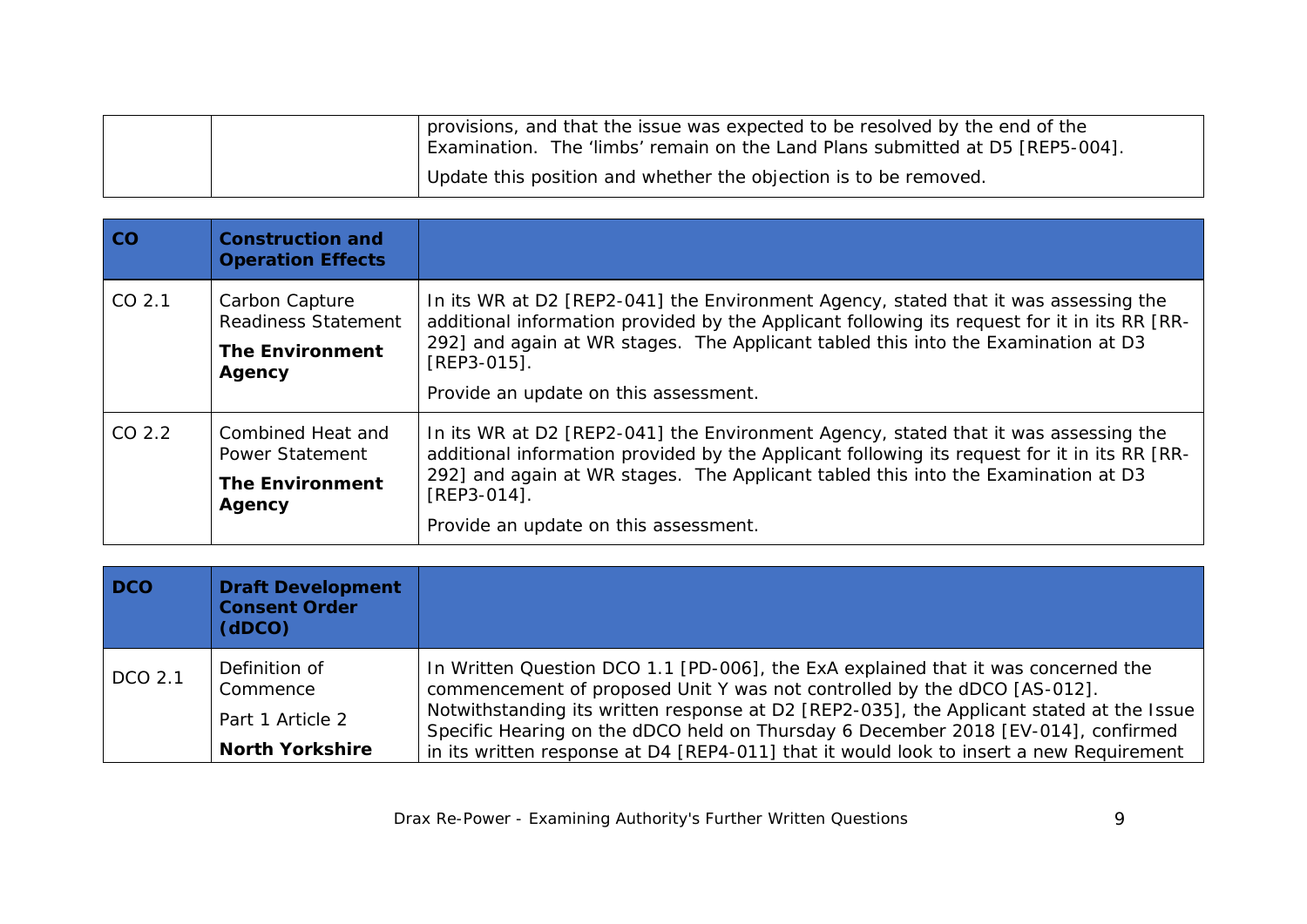|         | <b>County Council</b>            | into the dDCO which would requir the development to accord with a phasing plan.                                                                                                                                                                                                                                                                                                                                                                                                                                                                                                                                                                                                                                                                                                                                                                                                                                     |  |
|---------|----------------------------------|---------------------------------------------------------------------------------------------------------------------------------------------------------------------------------------------------------------------------------------------------------------------------------------------------------------------------------------------------------------------------------------------------------------------------------------------------------------------------------------------------------------------------------------------------------------------------------------------------------------------------------------------------------------------------------------------------------------------------------------------------------------------------------------------------------------------------------------------------------------------------------------------------------------------|--|
|         | <b>Selby District</b><br>Council | The dDCO submitted at D5 [REP5-011] inserted new Requirement 3 in which this<br>commitment is made.                                                                                                                                                                                                                                                                                                                                                                                                                                                                                                                                                                                                                                                                                                                                                                                                                 |  |
|         |                                  | Provide a response as to its adequacy                                                                                                                                                                                                                                                                                                                                                                                                                                                                                                                                                                                                                                                                                                                                                                                                                                                                               |  |
| DCO 2.2 | Definition of Maintain           | In Written Questions DCO 1.3 and DCO 1.4 [PD-006], the ExA expressed concerns with                                                                                                                                                                                                                                                                                                                                                                                                                                                                                                                                                                                                                                                                                                                                                                                                                                  |  |
|         | Part 1 Article 2                 | the wording of the definition of "maintain" in the dDCO [AS-012]. Specifically, the ExA<br>considers the terms "materially new or materially different" to be undefined and<br>ambiguous; that there is no arbiter of what constitutes a maintenance work to be<br>"unlikely to give rise to materially new or different environmental effects" as opposed to<br>"new or different". Moreover, the ExA considered the definition as worded could<br>potentially allow maintenance works to individually or cumulatively exceed the scope of<br>the ES. The ExA considered the Applicant's response for D2 [REP2-035] focused on the<br>need for the maintenance works rather than its precise wording. In its response at D4<br>[REP4-011], and at the Issue Specific Hearing on the dDCO held on Thursday 6<br>December 2018 [EV-014], the Applicant stated that it considered the definition to be<br>acceptable. |  |
|         | <b>The Applicant</b>             |                                                                                                                                                                                                                                                                                                                                                                                                                                                                                                                                                                                                                                                                                                                                                                                                                                                                                                                     |  |
|         |                                  | The ExA remains concerned for the reasons given above. It also considers the Applicant<br>has failed to explain why the Secretary of State should accept the drafted wording<br>[REP3-007] when they have accepted much tighter and precise wording for the<br>Eggborough Gas Fired Generating Station Order 2018. NYCC/SDC in its response to D4<br>[REP4-019] have proposed changes to this wording.                                                                                                                                                                                                                                                                                                                                                                                                                                                                                                              |  |
|         |                                  | The ExA requests the definition of "maintain" is changed to:                                                                                                                                                                                                                                                                                                                                                                                                                                                                                                                                                                                                                                                                                                                                                                                                                                                        |  |
|         |                                  | "includes inspect, repair, adjust, alter, remove, refurbish, reconstruct, replace and<br>improve any part, but not the whole of the authorised development, to the extent<br>that such activities have been assessed in the environmental statement and<br>"maintenance" and "maintaining" are to be construed accordingly"                                                                                                                                                                                                                                                                                                                                                                                                                                                                                                                                                                                         |  |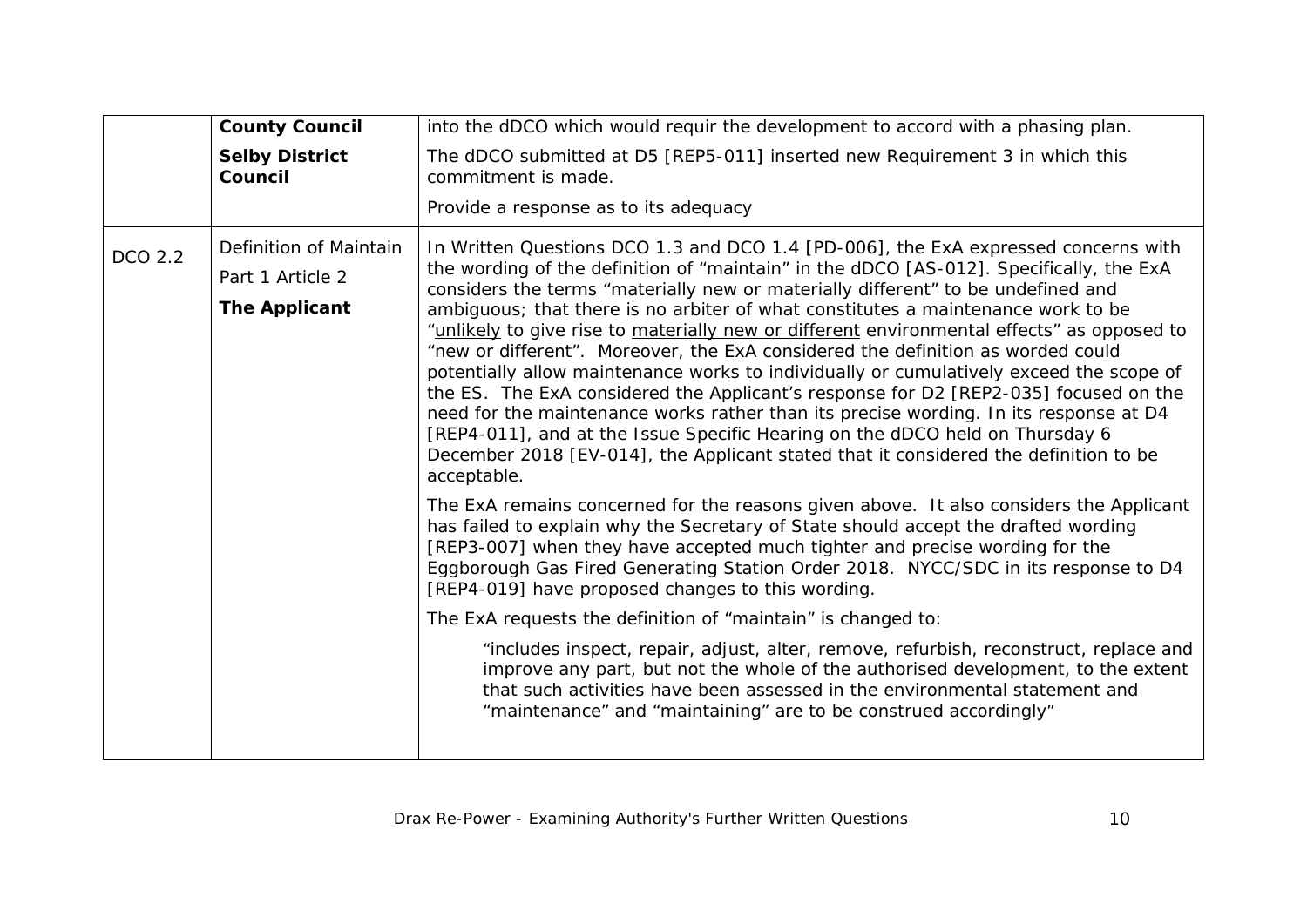|         |                                                                                                                       | Provide a response.                                                                                                                                                                                                                                                                                                                                                                                                                                                                                                                                                    |  |
|---------|-----------------------------------------------------------------------------------------------------------------------|------------------------------------------------------------------------------------------------------------------------------------------------------------------------------------------------------------------------------------------------------------------------------------------------------------------------------------------------------------------------------------------------------------------------------------------------------------------------------------------------------------------------------------------------------------------------|--|
| DCO 2.3 | Application and<br>modification of<br>legislative provisions<br>Article 8 Part 2<br><b>The Applicant</b>              | In Written Question DCO 1.6 [PD-006] and at the Issue Specific Hearing on the dDCO<br>held on Thursday 6 December 2018 [EV-014], the ExA sought clarification from the<br>Applicant as to whether consents have been obtained in order to dis-apply a number of<br>consents sought by the Article. The Applicant stated [REP4-011] that while the Internal<br>Drainage Board had given its consent in respect to Articles 8(3)(a) and 8(3)(b), the<br>Environment Agency had not done so in respect to Articles $8(3)(c)$ and $8(3)(d)$ .<br>Provide an update.        |  |
| DCO 2.4 | Temporary and<br>permanent lighting<br>Requirement 9<br>Schedule 2<br><b>North Yorkshire</b><br><b>County Council</b> | At the Issue Specific Hearing on the dDCO held on Thursday 6 December 2018 [EV-<br>014], the ExA requested that the Applicant consider splitting Requirement 9 into<br>separate Requirements so as to separate temporary and permanent lighting. NYCC/SDC<br>stated that they saw benefits in such a move, and the Applicant stated it would consider<br>doing so. The dDCO submitted at D5 [REP5-011] does not separate the Requirement<br>itself, but divorces temporary and permanent lighting with the insertion of new<br>subparagraphs $(4)$ , $(5)$ and $(6)$ . |  |
|         | <b>Selby District</b><br>Council                                                                                      | Comment on their adequacy.                                                                                                                                                                                                                                                                                                                                                                                                                                                                                                                                             |  |
| DCO 2.5 | <b>Flood Risk Mitigation</b><br>Requirement 13<br>Schedule 2<br><b>The Environment</b><br>Agency                      | In its WR [REP2-041], the Environment Agency stated that it required changes to the<br>dDCO [AS-012] in respect to flood risk mitigation. The Applicant inserted a new<br>Requirement 13 into the dDCO submitted at D2 [REP2-014].<br>Comment on its adequacy.                                                                                                                                                                                                                                                                                                         |  |
| DCO 2.6 | <b>Ground Conditions</b><br>Requirement 14<br>Schedule 2                                                              | In its WR [REP2-041], the Environment Agency stated that it required changes to the<br>dDCO [AS-012] in respect to ground conditions. The Applicant substantially re-worded<br>Requirement 14 in the dDCO submitted at D2 [REP2-014].                                                                                                                                                                                                                                                                                                                                  |  |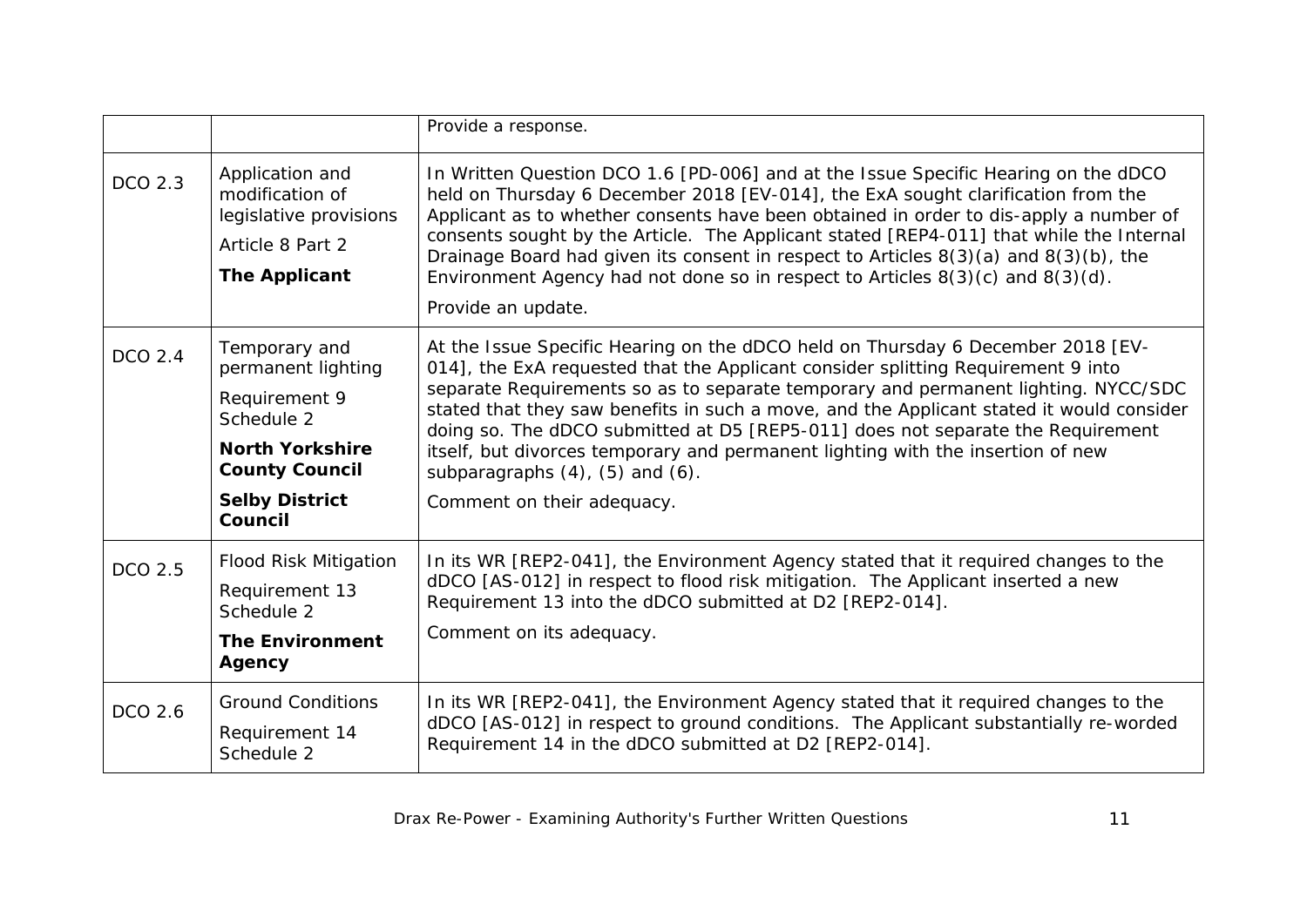|         | <b>The Environment</b><br>Agency<br><b>North Yorkshire</b><br><b>County Council</b><br><b>Selby District</b><br>Council | Comment on its adequacy.                                                                                                                                                                                                                                                                                                                                                                                                                                                                                                                                                                                                                                                                                                                                                                                                                                                                                                                                                                                                         |
|---------|-------------------------------------------------------------------------------------------------------------------------|----------------------------------------------------------------------------------------------------------------------------------------------------------------------------------------------------------------------------------------------------------------------------------------------------------------------------------------------------------------------------------------------------------------------------------------------------------------------------------------------------------------------------------------------------------------------------------------------------------------------------------------------------------------------------------------------------------------------------------------------------------------------------------------------------------------------------------------------------------------------------------------------------------------------------------------------------------------------------------------------------------------------------------|
| DCO 2.7 | Combined Heat and<br>Power<br>Requirement 21<br><b>The Applicant</b><br><b>The Environment</b><br>Agency                | At the Issue Specific Hearing on the dDCO held on Thursday 6 December 2018 [EV-<br>014], the ExA requested details as to why Requirement 21 had been deleted in the<br>updated version of the dDCO [REP2-014]. The Applicant responded, confirmed in its<br>written response to D4 [REP4-011] that it had been removed as it was deemed<br>unnecessary because the matter is controlled by the Environmental Permit Regime<br>$(EPR)$ .<br>The ExA has considered the response. However, it considers a separate Requirement in<br>the dDCO is necessary. The ExA considers that even though the Secretary of State,<br>should they decide to make the Order, could rely on the Environment Agency to police<br>the CHP readiness of the scheme, the ExA is concerned that it has other implications,<br>such as an effect on layout, which would fall outside of the EPR.<br>Provide a response, and re-insert Requirement 21 as worded in the dDCO submitted<br>with the Application [AS-012] or suitable appropriate wording. |
| DCO 2.8 | Amendments to the<br>dDCO<br><b>The Applicant</b>                                                                       | Provide a response to NYCC/SDC's suggested amendments tabled at D4 [REP4-019] to<br>the dDCO [REP2-014].                                                                                                                                                                                                                                                                                                                                                                                                                                                                                                                                                                                                                                                                                                                                                                                                                                                                                                                         |
| DCO 2.9 | <b>Protective Provisions</b><br>Schedule 11<br><b>National Grid</b>                                                     | The Applicant has updated its dDCO with its submissions at D5 [REP5-011] in which<br>Schedule 11 has been significantly amended to include new protective provisions for<br>National Grid Gas, National Grid Electricity Transmission and the Environment Agency.<br>Provide a response on these additions.                                                                                                                                                                                                                                                                                                                                                                                                                                                                                                                                                                                                                                                                                                                      |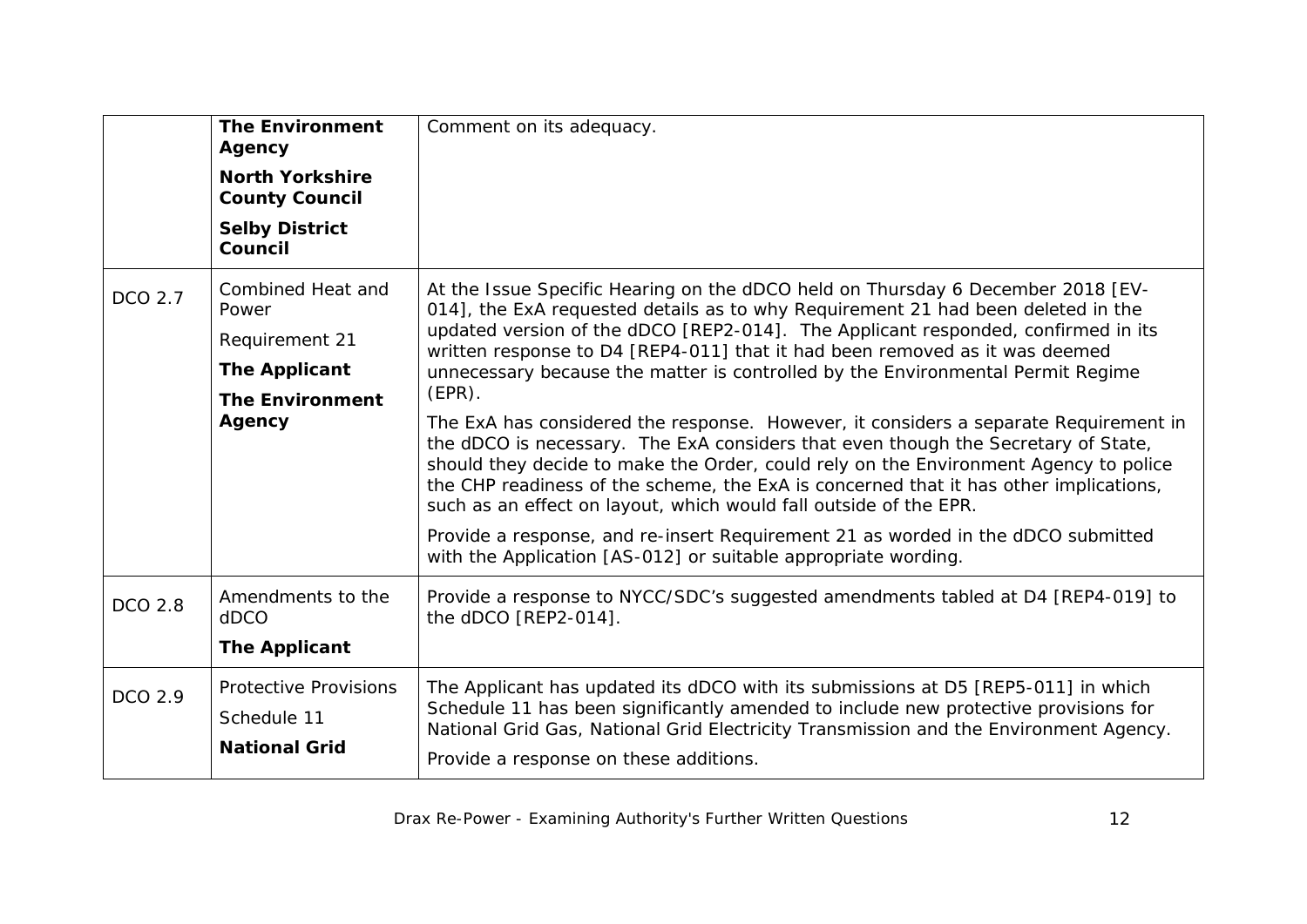| <b>The</b><br>:nvironment<br>ENVIr |
|------------------------------------|
| Agency<br>nv<br>ັ                  |

<span id="page-12-0"></span>

| <b>HE</b> | <b>Historic</b><br><b>Environment</b>                                                                      |                                                                                                                                                                                                                                                                                                                                                                 |
|-----------|------------------------------------------------------------------------------------------------------------|-----------------------------------------------------------------------------------------------------------------------------------------------------------------------------------------------------------------------------------------------------------------------------------------------------------------------------------------------------------------|
| HE 2.1    | dDCO Requirement<br>15 – permitted<br>preliminary works<br><b>North Yorkshire</b><br><b>County Council</b> | Following the ExA's question DCO 1.17 [PD-006] and subsequent responses from NYCC<br>and SDC [REP2-047], amendments were made to the Requirements in the dDCO [REP2-<br>014] with regards to permitted preliminary works. Requirement 15 was amended to<br>insert "(including permitted preliminary works comprising intrusive archaeological<br>surveys only)" |
|           | <b>Selby District</b><br>Council                                                                           | Provide a response on these additions.                                                                                                                                                                                                                                                                                                                          |

<span id="page-12-1"></span>

| <b>LV</b>         | <b>Landscape and</b><br><b>Visual</b>                              |                                                                                                                                                                                                                                                                                                                                                                                                                                                                            |
|-------------------|--------------------------------------------------------------------|----------------------------------------------------------------------------------------------------------------------------------------------------------------------------------------------------------------------------------------------------------------------------------------------------------------------------------------------------------------------------------------------------------------------------------------------------------------------------|
| LV <sub>2.1</sub> | Outline Landscape<br>and Biodiversity<br>Strategy<br>The Applicant | In its WR, Local Impact Report and responses to WQs [REP2-047], as well as<br>submissions at D4 [REP4-021] [REP4-020] NYCC and SDC expressed concerns with the<br>Outline LBS [REP2-026]. NYCC and SDC have made suggestions such as referring back<br>to key impacts in the ES [APP-078] to identify the 'need' for mitigation, compensation<br>and enhancement requirements; and in that context considering wider options for<br>landscape and biodiversity mitigation. |
|                   |                                                                    | Explain how the Outline LBS [REP2-026] addresses the concerns and<br>recommendations set out by the NYCC and SDC in the submissions at D4 [REP4-<br>021] [REP4-020].                                                                                                                                                                                                                                                                                                       |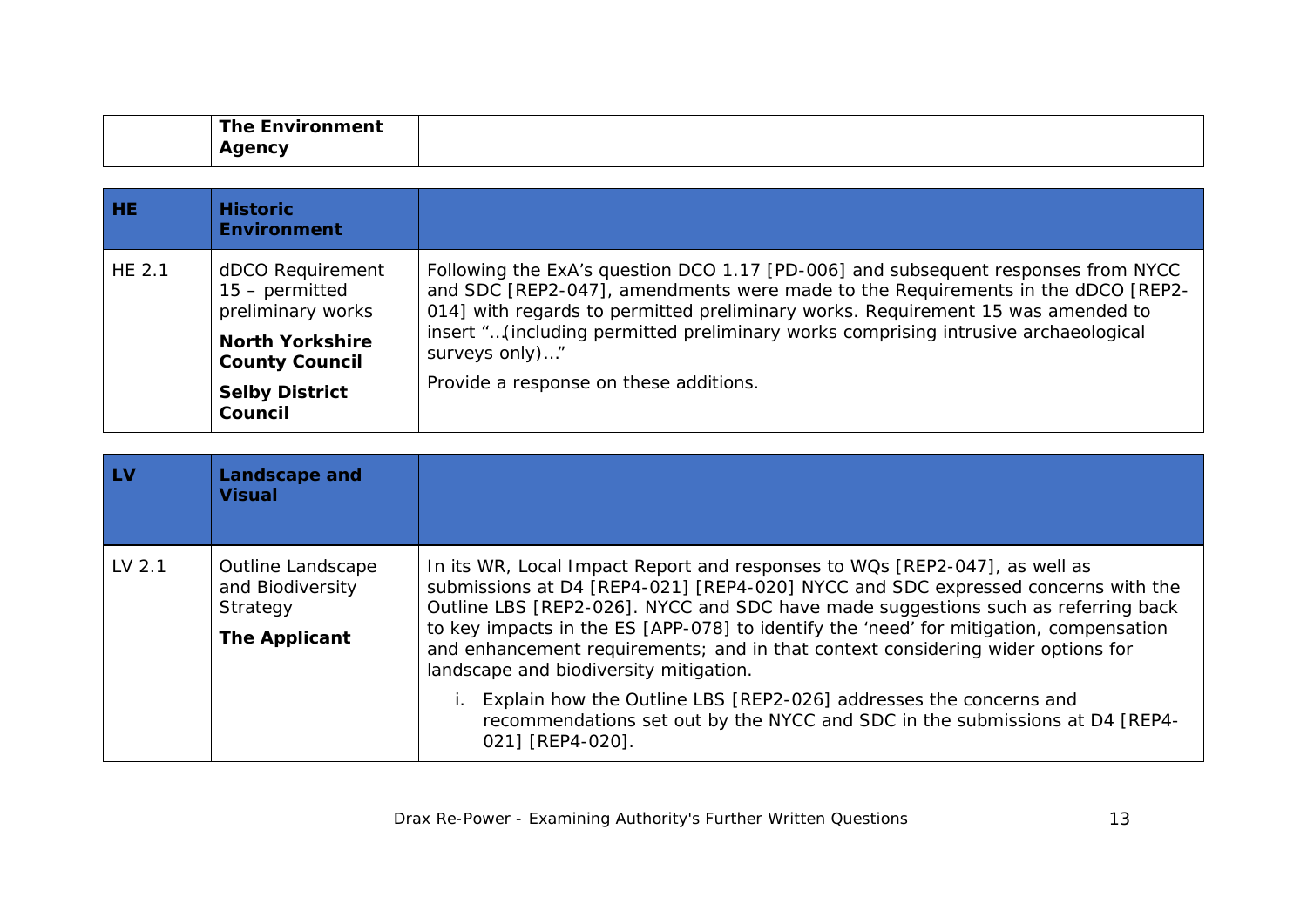| LV 2.2            | Outline Landscape<br>and Biodiversity<br>Strategy - Mitigation<br><b>North Yorkshire</b><br><b>County Council</b><br><b>Selby County</b><br>Council | At the ISH on Environmental Matters held on Wednesday 5 December 2018 [EV-010 -<br>EV-013], NYCC and SDC referred to a document prepared by its appointed consultant,<br>submitted at D4 [REP4-016], in which a scheme of mitigation and its costings were<br>advanced. NYCC stated orally at the ISH that it considered the document [REP4-016]<br>was a starting point on which to base negotiations with the Applicant.<br>Set out the position in respect to offsite landscape mitigation including the Outline<br>i.<br>LBS [REP2-026] and the wording of Requirement 8 of the dDCO [REP5-011].<br>Update any documents accordingly. |  |
|-------------------|-----------------------------------------------------------------------------------------------------------------------------------------------------|-------------------------------------------------------------------------------------------------------------------------------------------------------------------------------------------------------------------------------------------------------------------------------------------------------------------------------------------------------------------------------------------------------------------------------------------------------------------------------------------------------------------------------------------------------------------------------------------------------------------------------------------|--|
|                   |                                                                                                                                                     | ii.<br>Justify the mitigation as set out in the D4 submission [REP4-016], specifically that<br>the financial contributions sought meet the tests of Paragraph 56 of the National<br>Planning Policy Framework in that they are:                                                                                                                                                                                                                                                                                                                                                                                                           |  |
|                   |                                                                                                                                                     | a) Necessary to make the development acceptable in planning terms;<br>b) Directly related to the development; and<br>c) Fairly and reasonably related in scale and kind to the development.                                                                                                                                                                                                                                                                                                                                                                                                                                               |  |
|                   |                                                                                                                                                     | Confirm to what extent the land required for the mitigation as set out in the D4<br>iii.<br>submission [REP4-016] is within their control.                                                                                                                                                                                                                                                                                                                                                                                                                                                                                                |  |
| LV <sub>2.3</sub> | Outline Landscape<br>and Biodiversity<br>Strategy - Mitigation<br><b>The Applicant</b>                                                              | Paragraph 3.16.13 of the draft SoCG with NYCC and SDC [REP4-008] states that the<br>Applicant does not agree with the contents, observations, conclusions and<br>recommendations of NYCC's D4 submission entitled Drax Re-Power Off-Site Mitigation<br>Strategy [REP4-016].                                                                                                                                                                                                                                                                                                                                                               |  |
|                   |                                                                                                                                                     | i. Set out the main concerns with the submission in terms of the scope of its<br>recommendations, and the proposed financial contribution.                                                                                                                                                                                                                                                                                                                                                                                                                                                                                                |  |
|                   |                                                                                                                                                     | ii. Explain how it can be revised to address concerns.                                                                                                                                                                                                                                                                                                                                                                                                                                                                                                                                                                                    |  |
| LV 2.4            | <b>Revised Viewpoints</b><br>and Additional<br>Photomontages                                                                                        | The Applicant submitted revised Viewpoints and Additional Photomontage as part of its<br>D5 submissions [REP5-017]. However:<br>Figures 1.1 and 1.4 do not have labels for the photomontage locations; these                                                                                                                                                                                                                                                                                                                                                                                                                              |  |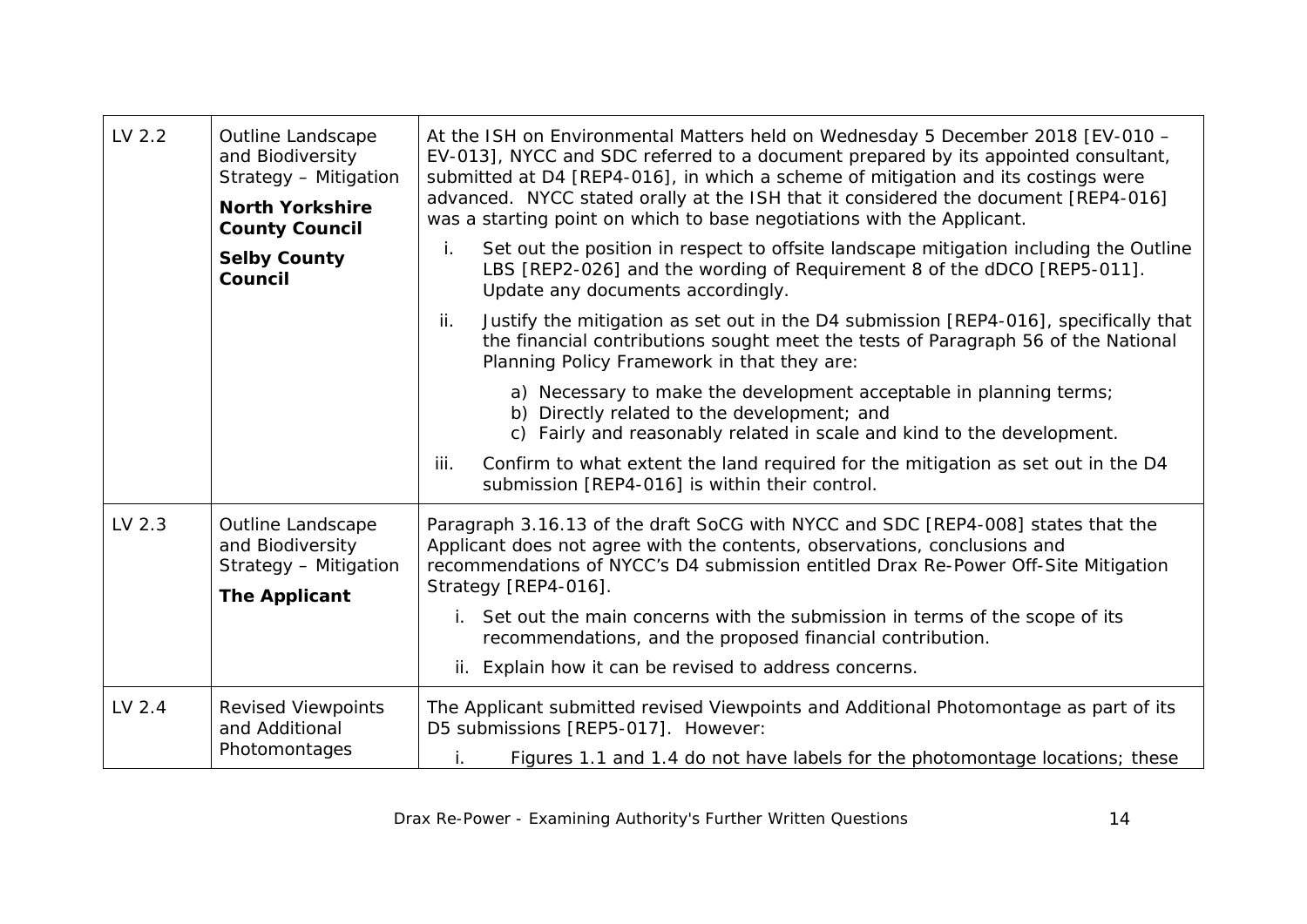| <b>The Applicant</b> |      | have to be referenced from previously submitted documents. Provide a<br>revised version of the Figures with the photomontage locations labelled on the<br>Figures.                                                                                                                                                                                                                                                                                                                                |
|----------------------|------|---------------------------------------------------------------------------------------------------------------------------------------------------------------------------------------------------------------------------------------------------------------------------------------------------------------------------------------------------------------------------------------------------------------------------------------------------------------------------------------------------|
|                      | ii.  | Section 4.1.9 states that new information on site topography has been<br>provided, such that although the stacks associated with Units X and Y would<br>increase in height by up to 3m, the difference in height between the stacks<br>and the existing cooling towers would remain the same. Confirm that the<br>correct topographical information has been used in the construction of all of<br>the photomontages and that all of the submitted photomontages are accurate<br>representations. |
|                      | iii. | Sections 4.2.3 and 4.3.2; confirm which character area or viewpoints are<br>referred to in the statements "G / given the oblique angle from which the<br>stacks would be viewed" or otherwise clarify the statement.                                                                                                                                                                                                                                                                              |

<span id="page-14-0"></span>

| <b>NV</b> | <b>Noise and Vibration</b>                                     |                                                                                                                                                                                                                         |
|-----------|----------------------------------------------------------------|-------------------------------------------------------------------------------------------------------------------------------------------------------------------------------------------------------------------------|
| NV 2.1    | Implications of stack<br>height changes for<br>noise emissions | The parameters of the stack heights have been amended in the dDCO [REP3-008]. This<br>increases the stack heights to 123m AGL (129m AOD) from 120m (126m). A minimum<br>stack height is set at 122.5m AGL (128.5m AOD). |
|           | The Applicant                                                  | Confirm what implication the change in stack height will have for noise levels at receptor<br>locations and whether this affects the conclusions of significance in the noise and<br>vibration assessment.              |